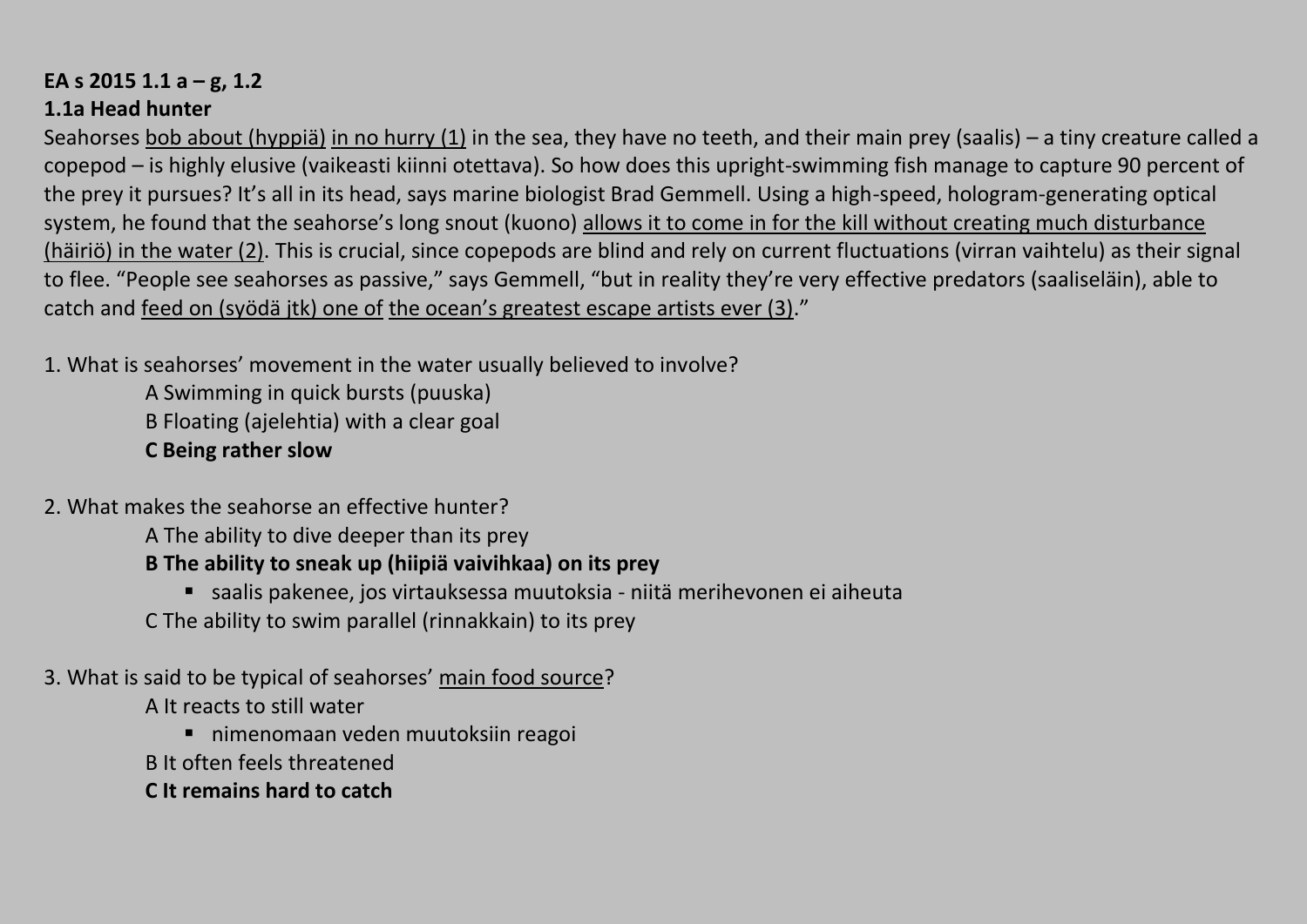#### **1.1b Boat over troubled waters**

"The Seine is the most beautiful avenue in Paris," says Eric Piel, the retired head of psychiatry for the hospitals of central Paris. "I thought, why shouldn't others experience being close to nature, especially the mentally ill, who are the most excluded (syrjäytyneet) in everyday life?" He envisioned a special psychiatric clinic: open yet protected. Doctors, nurses, and patients collaborated with an architect, and four years ago the Adamant – a structure with walls of glass built to rest on the waves (4) – was launched. Patients come for coffee, a snack, to confer (keskustella) with the medical staff, create art, or simply enjoy the view.

From the first day aggression evaporated (haihtua) and was replaced by tranquility (5). Why? No one can explain, clinic director Jean-Paul Hazan says. "Perhaps," suggests Jacqueline Simonnet, the head nurse, "it's the gentle rocking of this boat." "Traditionally the psychiatric hospital was hidden away," Hazan says. "You disappear behind locked doors. Here instead of closed, all is open. These are very sick patients, but there has been no violence." He pauses. "I think it has changed us too, but I can't say how." Four mulberry trees on the quay mark the seasons: yellow in fall, bare in winter, pale green in spring, dark green in summer. A cormorant (merimetso) swims by, hinting of nature's grace. The river's reflected light dapples (täplittää) the interior. The layout is open.

#### 4. What is mentioned about the clinic's structure?

- A It features glass ceilings
	- seinät lasia, ei katto

#### **B It floats on water**

- C It is easily changeable
- 5. How is the environment said to affect the patients?

# **A It creates a feeling of calmness**

- "tranquility" r.22, sitten laajasti selitetään syyksi ympäristöä
- B It prevents them from letting go
	- nimenomaan "all is open"
- C It enhances their unpredictability (arvaamattomuus)
	- ei tällaisesta puhuta yrittävätkö harhauttaa hienon näköisillä sanoilla? Luota siihen, mitä luet ja ymmärrät!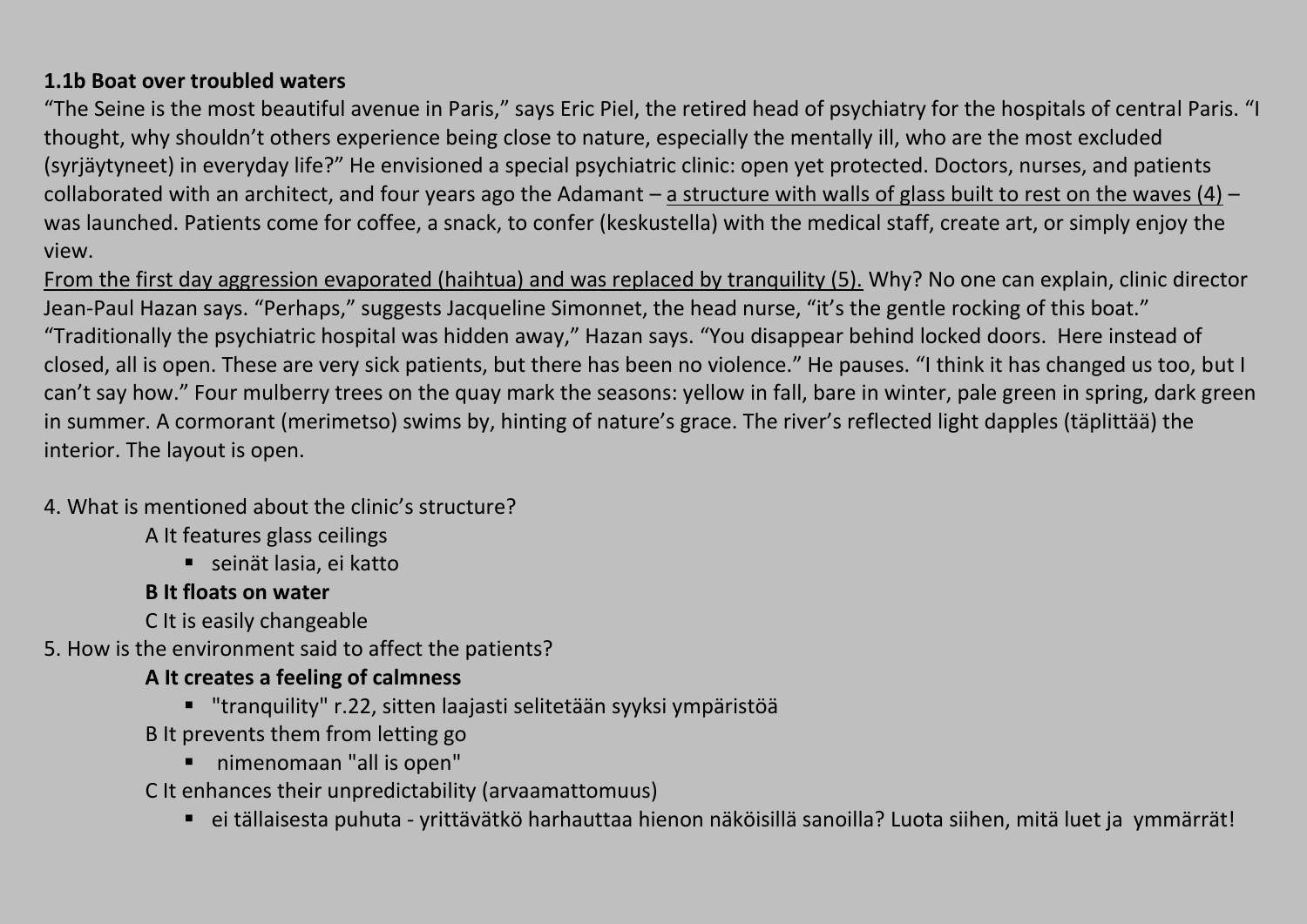The space, Simonnet says, is fluid. Glass erases (pyyhkii pois) the divide between inside and out. It also, metaphorically at least, blurs (sumentaa) the line between them and us – between the marginalized mentally ill and the presumably normal (6). "We are all in the same boat," says Gérard Ronzatti, the architect who designed the clinic. Space, like water, changes with the flow of time and events. "After the revolution, many monasteries were used as jails," he said quietly. "In the same space you can have freedom or confinement." A building, a room, can confine (rajoittaa, sulkea) or **release** (vapauttaa), allowing the spirit to expand into the space provided and **beyond**. In designing the clinic, Ronzatti opted for **the latter** (7). The Adamant is as beautiful and fluid as the river Seine

- 6. Why does the architect refer to the boat metaphor?
	- A To emphasize stability
	- B To belittle (vähätellä) harmony
	- **C To highlight equality**
		- venesitaatin edellä kerrotaan, miten raja terveen ja sairaan välillä hämärtyy venesitaatti summaa ajatuksen
- 7. What does the architect say about the use of space in the clinic?
	- A It functions as a means of preservation (säilytys)
	- **B It aims at promoting a sense of liberty**
		- the former the latter... ole tarkkana näiden viittausten kanssa! Tässä se oli avain oikeaan vastaukseen.
	- C It concentrates on preserving values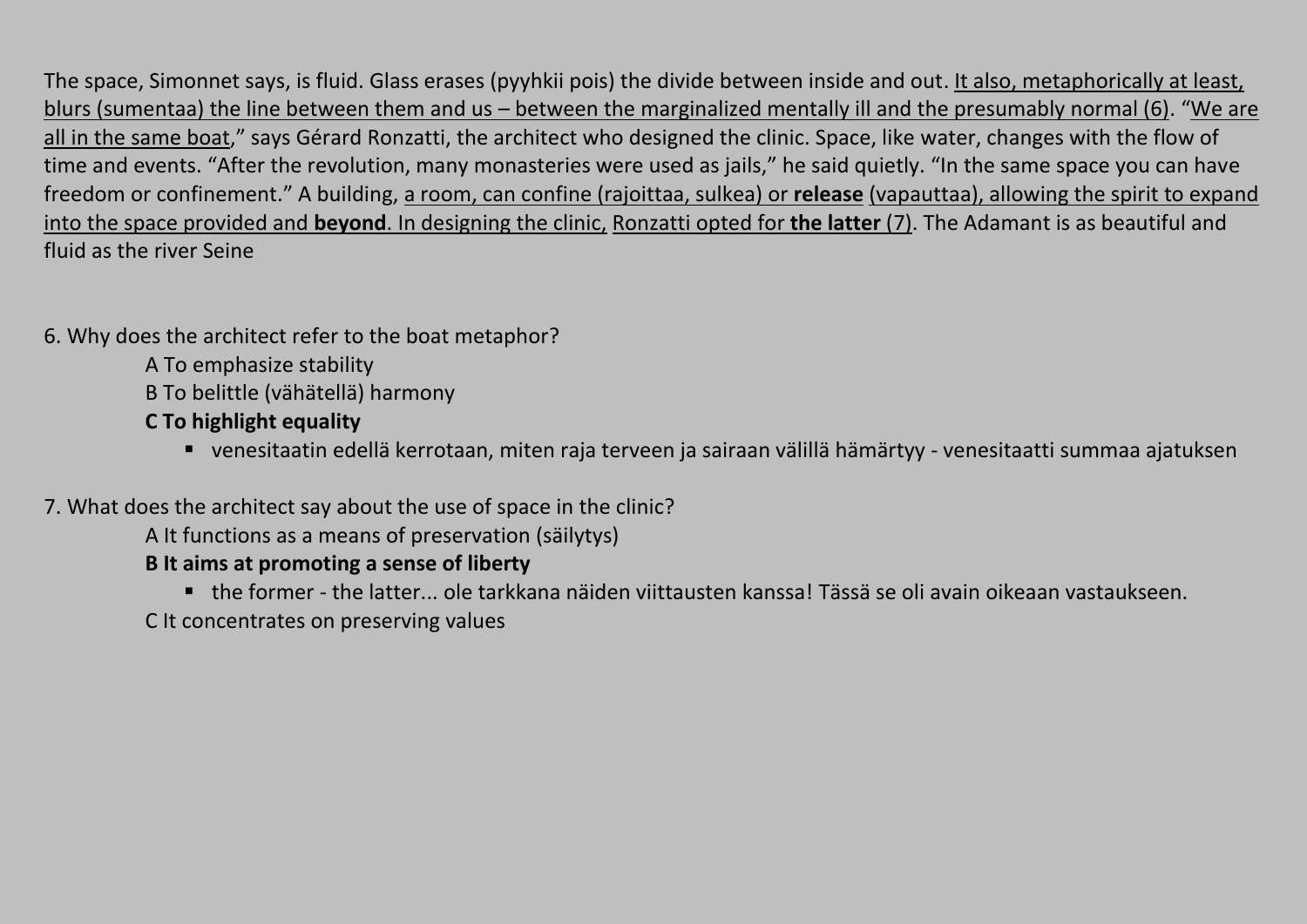## **1.1c Good egg**

Growing up in Alabama, Josh Tetrick lived off his mom's biscuits and wings. Now, as the owner and head of food start-up (8) Hampton Creek in San Francisco, he has an appetite for more inventive eats. Tetrick, 34, is out to make packaged foods more eco-friendly by swapping eggs – one of the products' most usual but least green ingredients (9)– for plant-based substitutes, such as, for instance, yellow peas. Since last May, more than 90 billion eggs have been laid (munittu) in the United States. "Chickens are fed massive amounts of soy and corn, whose production pumps greenhouse gases into the atmosphere," says Tetrick. "What's more, the human population is expected to just keep growing. We have to figure out how to feed everyone without destroying the environment."

## 8. What is said about Josh Tetrick's profession?

#### **A He works as an entrepreneur**

 $\blacksquare$  start-up = aloitteleva firma B He specializes in innovative design C He runs a family business

## 9. According to the text, why are egg-substitutes necessary?

A To support farmers

B To sustain consumption

on pikemminkin huolissaan lisääntyvästä kulutuksesta

#### **C To preserve nature**

toteaa kananmunien olevan epäekologisia ja selostaa kanankasvatuksen kaasupäästöjä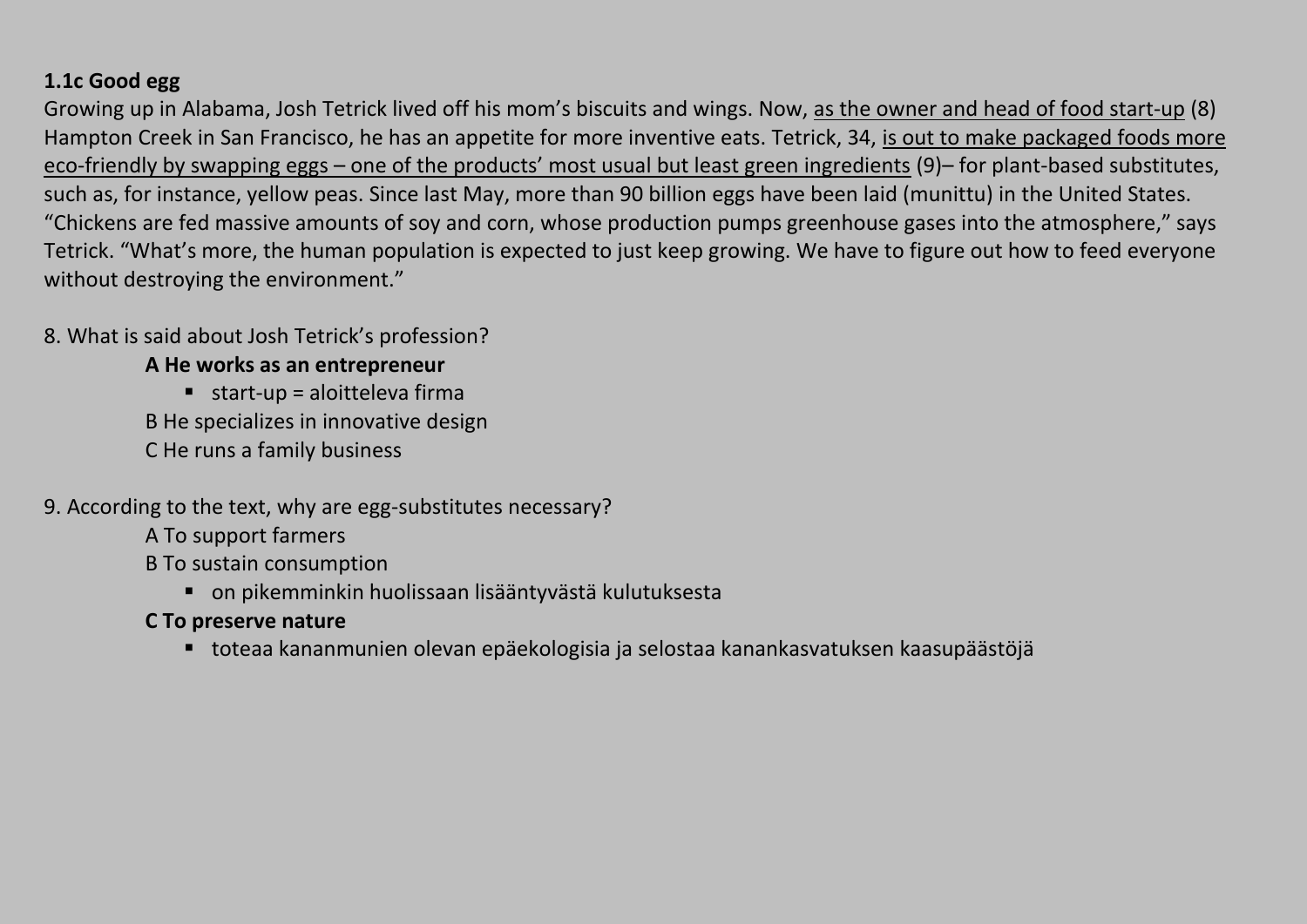Tetrick enlisted (saada avukseen) the help of biochemists, food scientists, and chefs, and after testing thousands of plants, the biochemists found 11 with egg's binding and emulsifying properties. (10) Bonus: Tetrick says these plants are on average 40 percent less expensive than eggs and require fewer resources to produce. So far the company has mayonnaise on U.S. shelves, and its chocolate chip cookie dough debuts this summer. And Bill Gates, a Hampton Creek investor, along with an impressively high number of other business angels sponsoring the company, has singled out the company as shaping the future of food. Says Tetrick: "People want to buy good food without breaking the bank. Now they can also eat sustainably." Eggs-actly.

10. How were optimal egg-substitutes found?

A By surveying exotic species of flora

## **B Through extensive research**

- pitkä lista asiantuntijoita mainitaan, tuhansia kasveja tutkittiin
- C As a fortunate coincidence

## 11. What is primarily implied about the immediate future of the

## business?

## **A It will continue to attract funding**

B It will rapidly expand globally

 annetaan kyllä ymmärtää, että bisnes kasvaa ja laajenee, mutta tarkalleen ottaen globaaleista markkinoista ei puhuta

C It will constantly reduce food prices

ruuan halpenemisesta puhutaan, mutta ei sentään jatkuvasta ("constantly")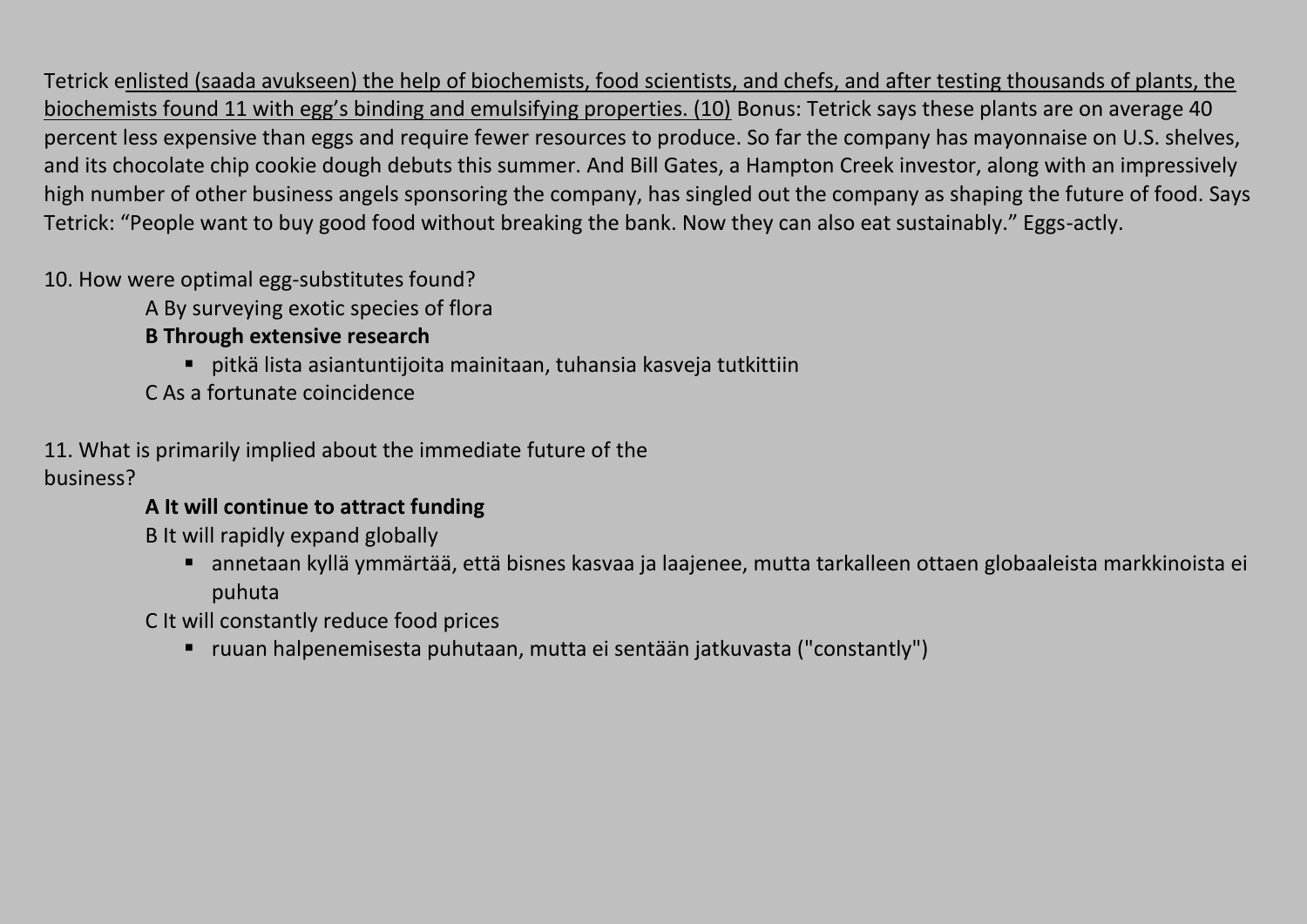#### **1.1d Three studies**

Study #1: A study in *The Journal of the American Medical Association* found that after healthy people were given nasal drops containing a strain (lajike) of cold virus, those with six or more types of social ties (including friends, coworkers, and fellow volunteers) were four times less likely to get sick (12) than those with only one to three types of socialties.

12. What was the finding of the first study? A Relationships affect heart-beat rates **B Relationships result in fewer colds** C Relationships foster (edistää) the flu

Study #2: When researchers from University College London measured cortical (aivokuori-) levels (one indicator of chronic fatigue and burn out) in individuals 30 minutes after the subjects woke up, they found out that those with fewer siblings had levels 21 percent higher (13)than those with many.

13. What did the second study mainly point out?

A The importance of exercise

B The importance of avoiding exhaustion

#### **C The importance of being connected**

vähemmän sisaruksia = korkeammat mittaustulokset = enemmän uupumusta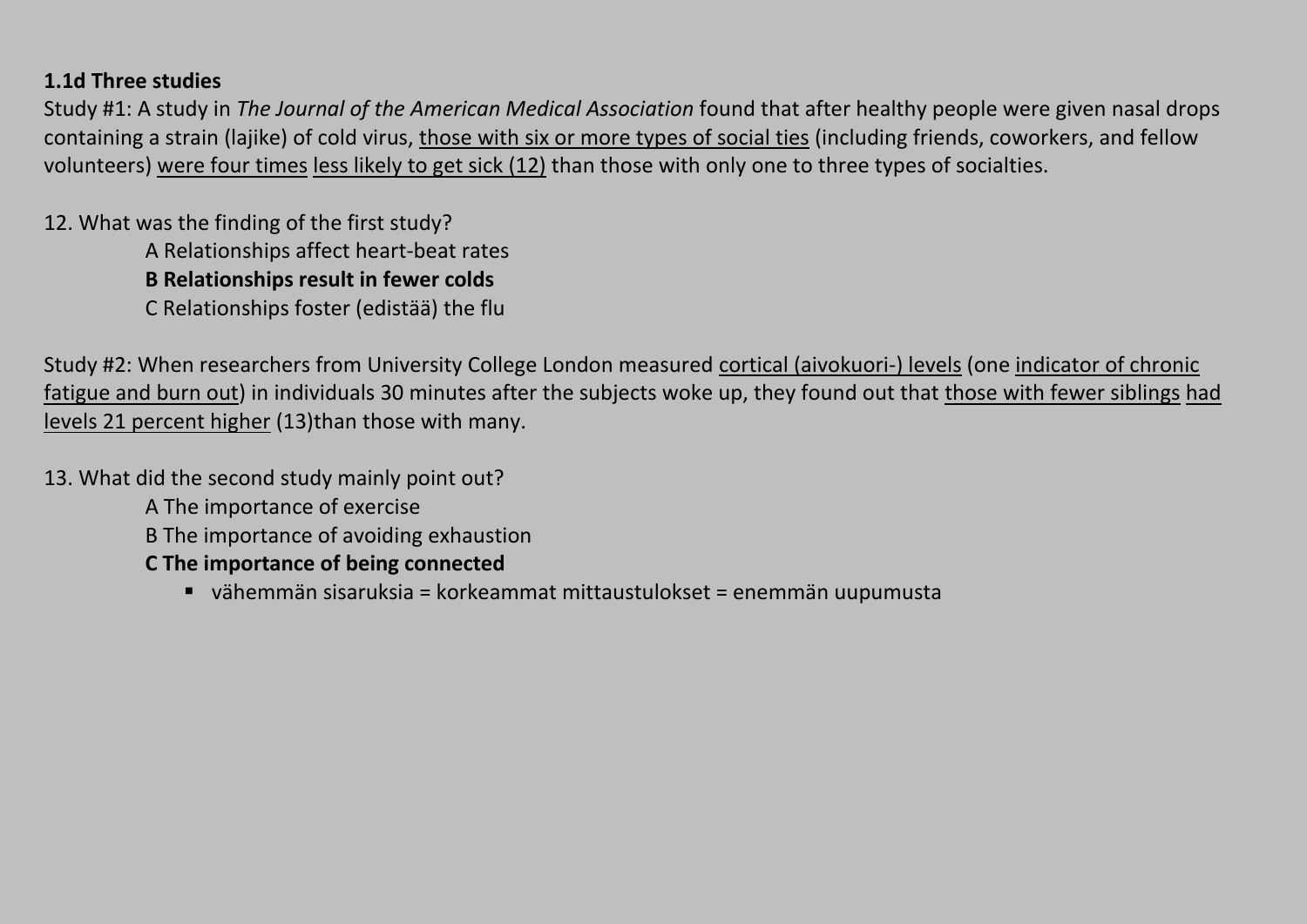Study #3: Research in the *American Journal of Public Health* found that among older women, those who had daily contact with their bridge-club or members of their church saw their risk of developing dementia reduced by 43 percent compared with those who had contact less than once a week. This may be because social interaction helps form new synaptic connections, keeping away cognitive decline (14).

14. Which one of the following summarizes the third study?

A Being outgoing intensifies (vahvistaa) age-related illnesses

B Developing one's mind requires constant training

**C Socializing aids in giving one's mind a workout**

sosiaalista toimintaa -> aivoissa liikennettä-> ei kognitiivista rappiota

15. Opt for an alternative heading for this text:

**A How friends sustain (ylläpitää) health**

teksteissä tuotiin esille sosiaalisen elämän hyviä vaikutuksia terveydelle

B How friends overrate (yliarvioida) health

C How friends compromise health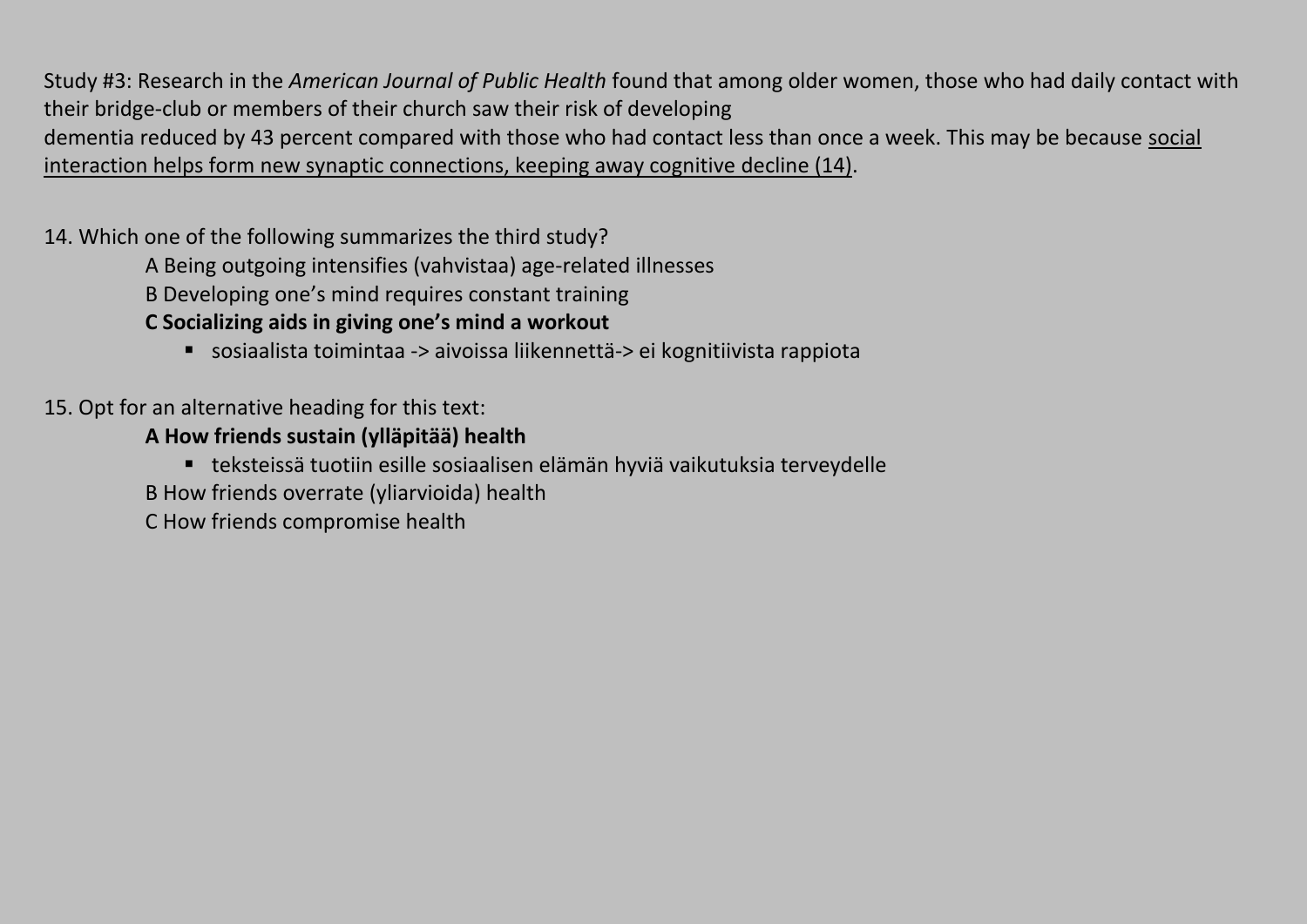## **1.1e** *The Tale of the Dueling Neurosurgeons:* **the history of the human brain**

Some people's tragedies have been science's miracles, particularly in the field of neuroscience, where researchers have long relied on rare brain traumas to reveal the workings of the mind. "Despite the often overhyped advances of brain-scanning, injuries remain the best, and only, way to infer (osoittaa) certain things about the brain, (17)" writes journalist Sam Kean in his *The Tale of the Dueling Neurosurgeons*. This is a compilation of patients' stories which details some of the unexpected truths revealed by accidents: "Destroy one small node of neurons, and people lose the ability to recognize fruits and vegetables, but no other foods. Destroy another node and they lose the ability to read – even though they can still write." Beyond paying tribute to the scientific advances these patients made possible, Kean humanizes the patients themselves (18).

16. What type of text is this?

- A A review of a published academic article
- B A review of an unpublished manuscript
	- ei mitään viitteitä, ettei teosta olisi jo julkaistu
- **C A review of a recent book published**
	- teoksen on kirjoittanut toimittaja, kertoo tieteen saavutuksista kyllä, mutta kertoo myös itse potilaista ihmisinä - ei akateeminen artikkeli
- 17. What is said about technology in brain research?

#### **A It has its limitations**

- tiettyjä asioita voidaan todentaa vain vammautumisen seurauksia tarkkailemalla, ei esim. aivoja kuvaamalla
- B It provides a cure
- C It comes to the rescue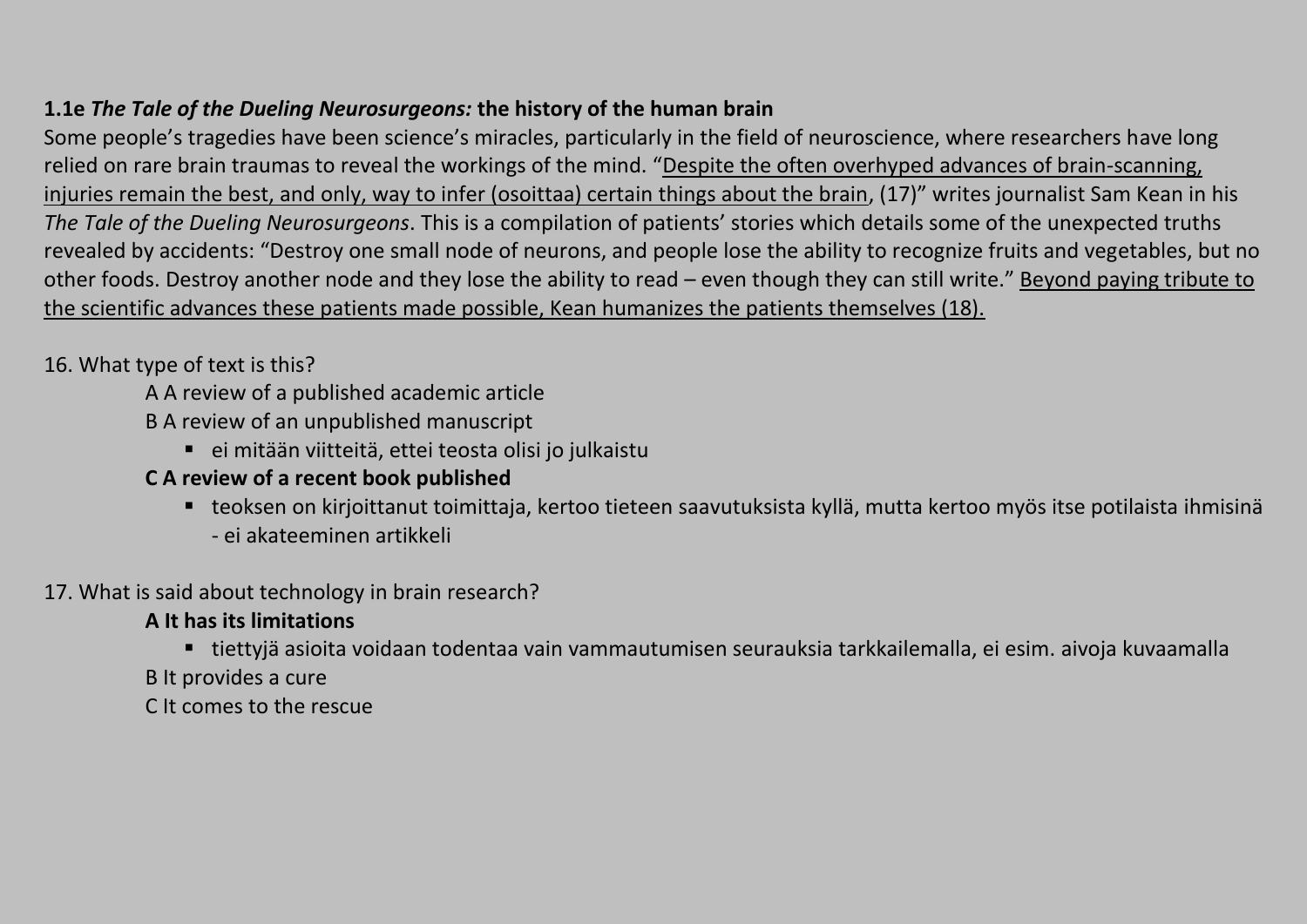## 18. According to the text, what is the main contribution of this publication?

A It provides an overview of academically applicable studies

## **B It highlights the real-life accounts of informants**

C It bases its argumentation on hands-on experimentation

tieteelliset tulokset mukana argumentoinnissa, ei pelkkä käytännön kokemusten raportti

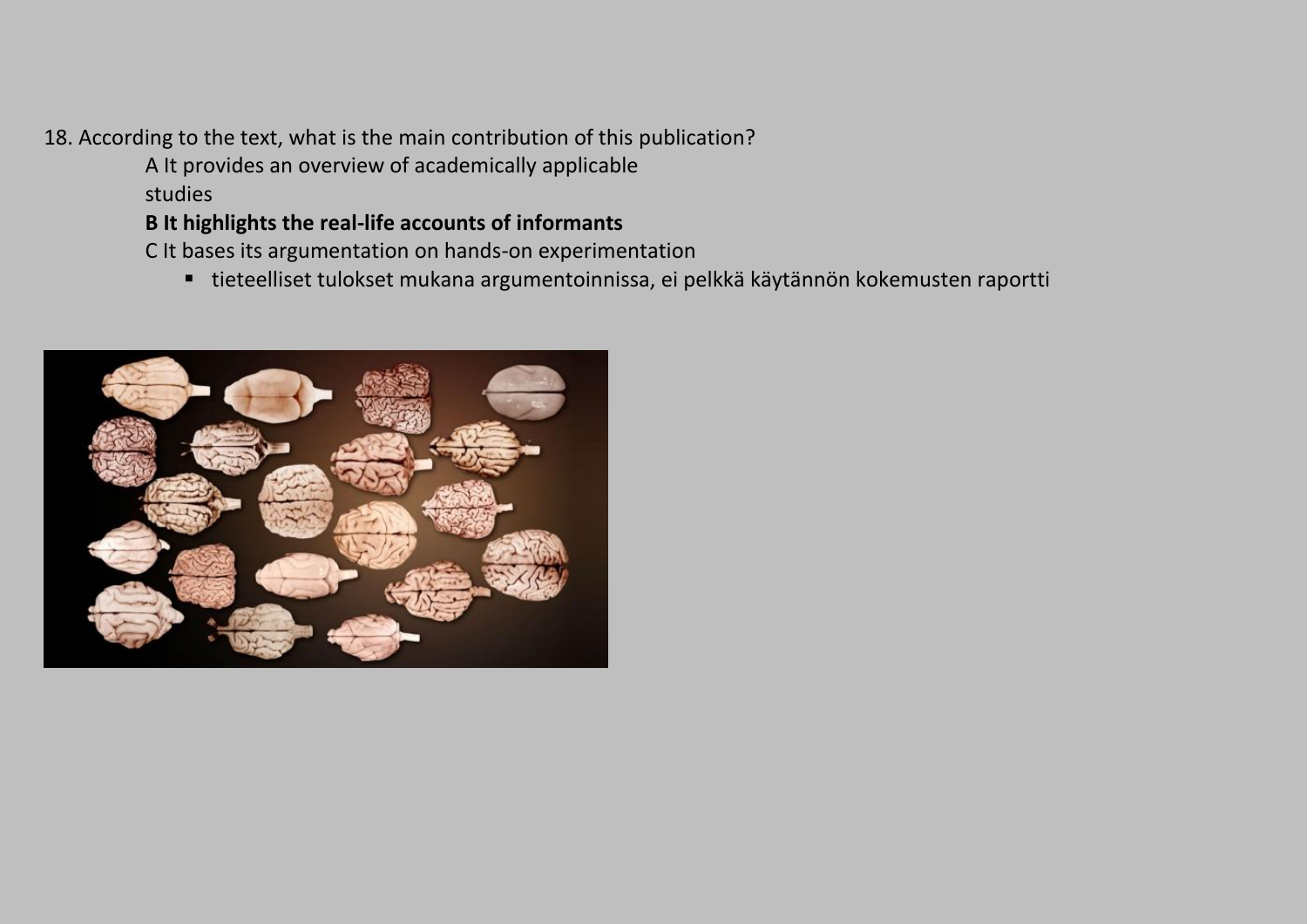#### 1.1f **What to see in the country**

With its nodding, hat-like flowers in soft purple, pink and white hues (vivahde), the foxglove, *Digitalis purpurea*, brings a special quality to British hedgerows and woodlands. Also known as Fairy's Thimble, Fairy Gloves and Fairy Bells, its common name is said to be a corruption of folksglove – referring to the gloves of good folk, or fairies (19). It is for this reason that in Scotland leaves of the plant were historically placed alongside newborn babies to ward off evil spirits, while in Wales, dye from the flowers was used to draw crosses on doors and floors to keep witches at bay (ahtaalla). Today, the plant is recognized for its use as a heart muscle stimulant – it is even commercially cultivated for this very purpose (20) – as well as for being an important source of nectar to pollinators (pölyttäjä), such as the bumble bee, white admiral butterfly and hawk moth.

#### 19. What is special about the plant's common name?

- A It originally referred to a particular region
- B It is derived from a plant's Latin-based name

# **C It features references to its believed mystical qualities**

nimi antaa ymmärtää, että kasvilla on taikavoimia

20. Why is the plant still grown? **= cultivated** A For its soothing appearance **B For its medicinal benefits** C For its retail value

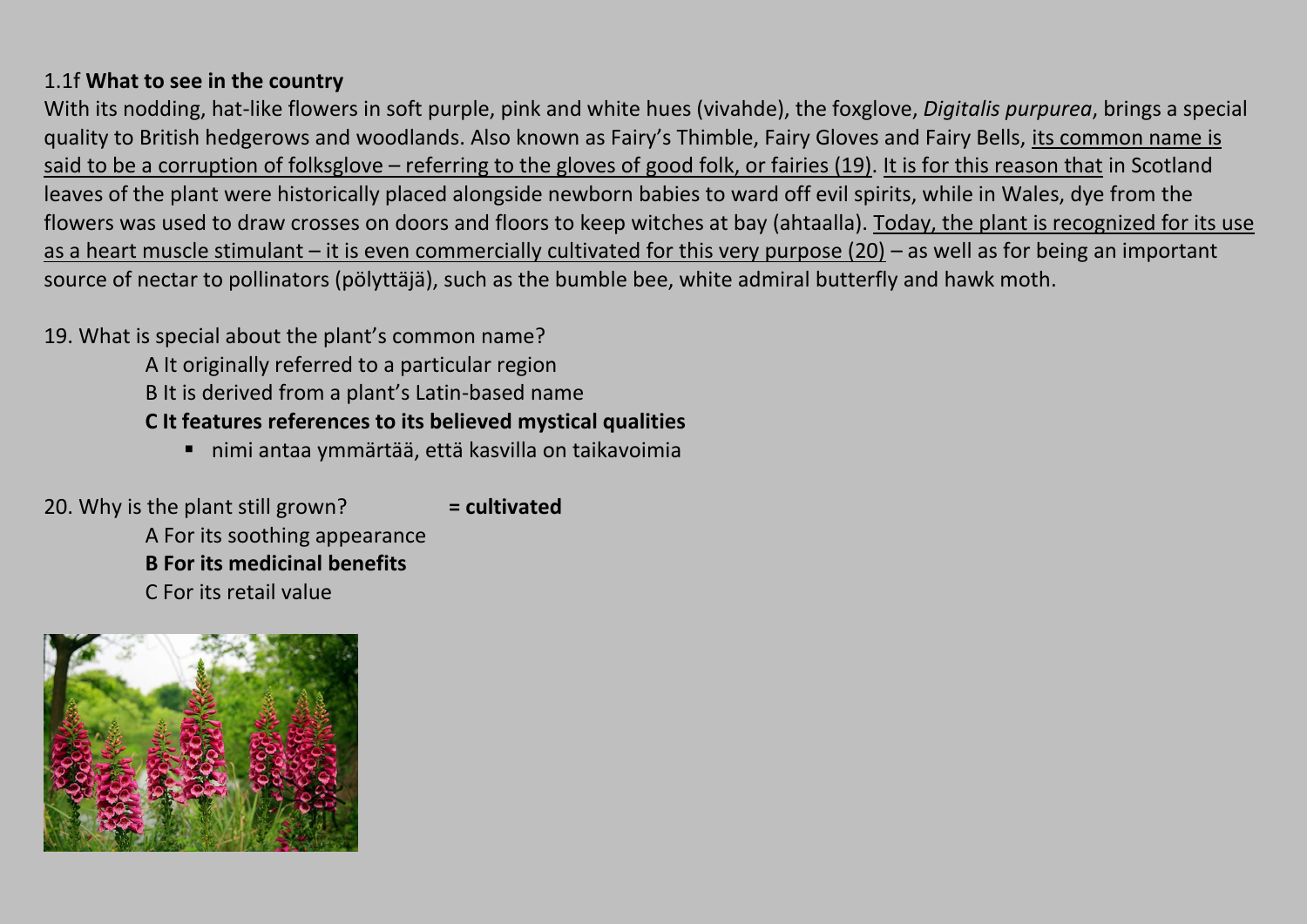## 1.1g **Idea watch: signs of the times**

Go ahead, count how many times you press the @ key each day. It's arguably one of the most used symbols on our devices, required for both e-mail and tweets. But the "at" swirl, known as a "snail" in Italy and a "monkey tail" in the Netherlands, was almost relegated to typewriter oblivion (unhola). Before we get to that story, a brief history courtesy of *Smithsonian* [Museum] *Magazine* and New York's Museum of Modern Art, which houses an entire @ collection (21): As far back as the sixth century, @ was used as a ligature to combine the letters of the Latin preposition *ad* (meaning "at" or "to") into one convenient pen stroke (22).

## 21. What does this text base its treatment of historical details on?

A It relies on data collected by Harvard Business Review journalists from historical sources

 jutun ovat nämä journalistit kirjoittaneet, mutta dataa ovat koonneet muut - näille journalsitut antavat kunnian

# **B It relies on information provided by relevant institutions**

- nimeltä mainitut museolehti ja nykytaiteen museo C It relies on knowledge acquired while interacting with peers
- 22. What characterizes the beginning of the use of  $@?$

A The urge to impress the intended audience

B The need to produce legible texts

# **C The strive (tavoittelu) for overall efficiency**

prepositio korvattiin nopeasti kirjoitettavalla merkillä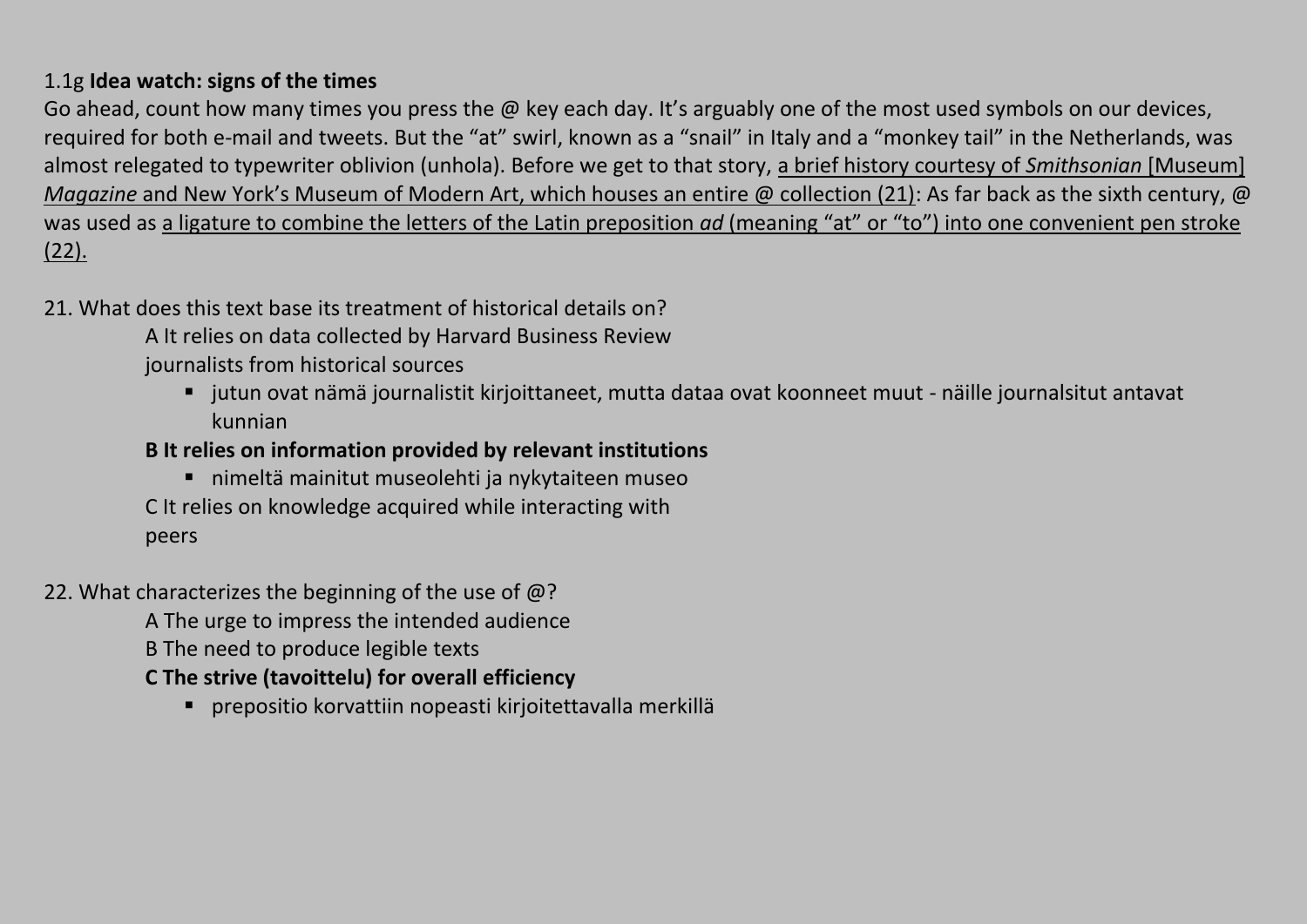The symbol evolved over time and was used in Venetian trade dealings to indicate an amphora, a jar used by merchants as a unit of measure, and by Spanish traders to mean *arroba*, another unit of measure (23). Eventually it came to mean "at the rate of," as in "12 peaches @ \$1.50 – for a total of \$18." By 1885 the symbol appeared on the American Underwood typewriter. It was a mainstay on keyboards for the next century, though it was used less and less over time. Then in 1971 along came Ray Tomlinson to pull @ out of its obscurity. Charged by the technological research and development company Bolt, Beranek and Newman with developing a new way to send messages between computers on the ARPAnet, he decided to use the symbol in an early e-mail because it naturally implied location – and was already on keyboards (24). No one ever used it, so it was ready for a new role. *Harvard Business Review*

## 23. What is said of the symbol's development in Europe?

- A It became part of business negotiations
- **B It acquired a practical meaning in trade**
	- mittayksikkö Venetsiassa ja Espanjassa
- C It retained (=säilytti) its original commercial meaning
	- alunperin merkitys ei kaupankäyntiin liittyvä

# 24. What explains the current use of the symbol?

# **A Its inherent (luontainen) qualities and mere existence**

- alunperin paikan prepositio, joten merkitys täsmää; valmiina näppäimistöllä
- B Its popularity among professional writers
- C Its well-recorded history of usage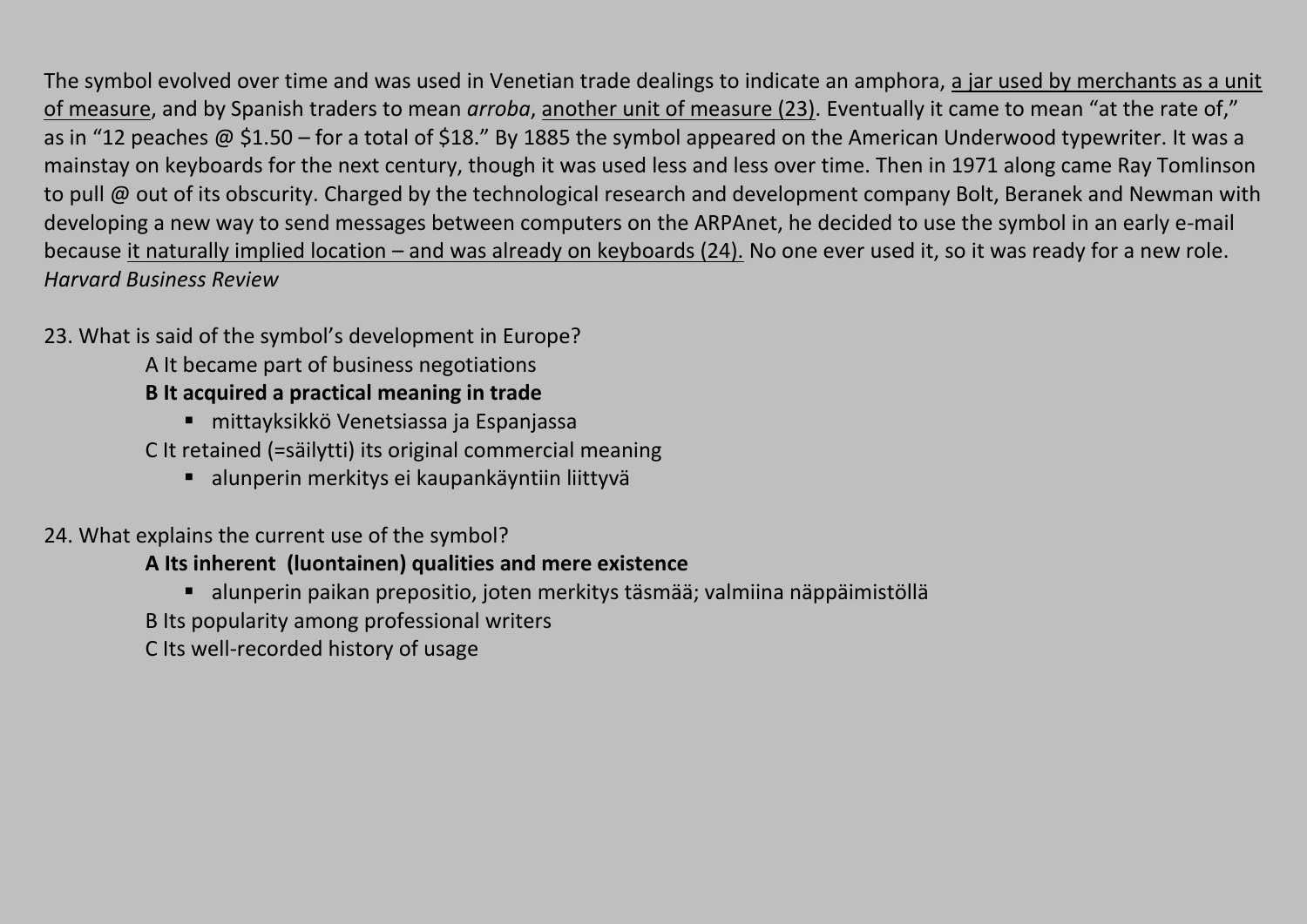25. Opt for an alternative heading for this text:

A The expected appearance of @

B How @ fell into disuse

**C The immortal @ still kicking** 

monta eri käyttötapaa historian kuluessa, välillä jäänyt vähän unholaan, mutta taas uusi käyttö löytynyt

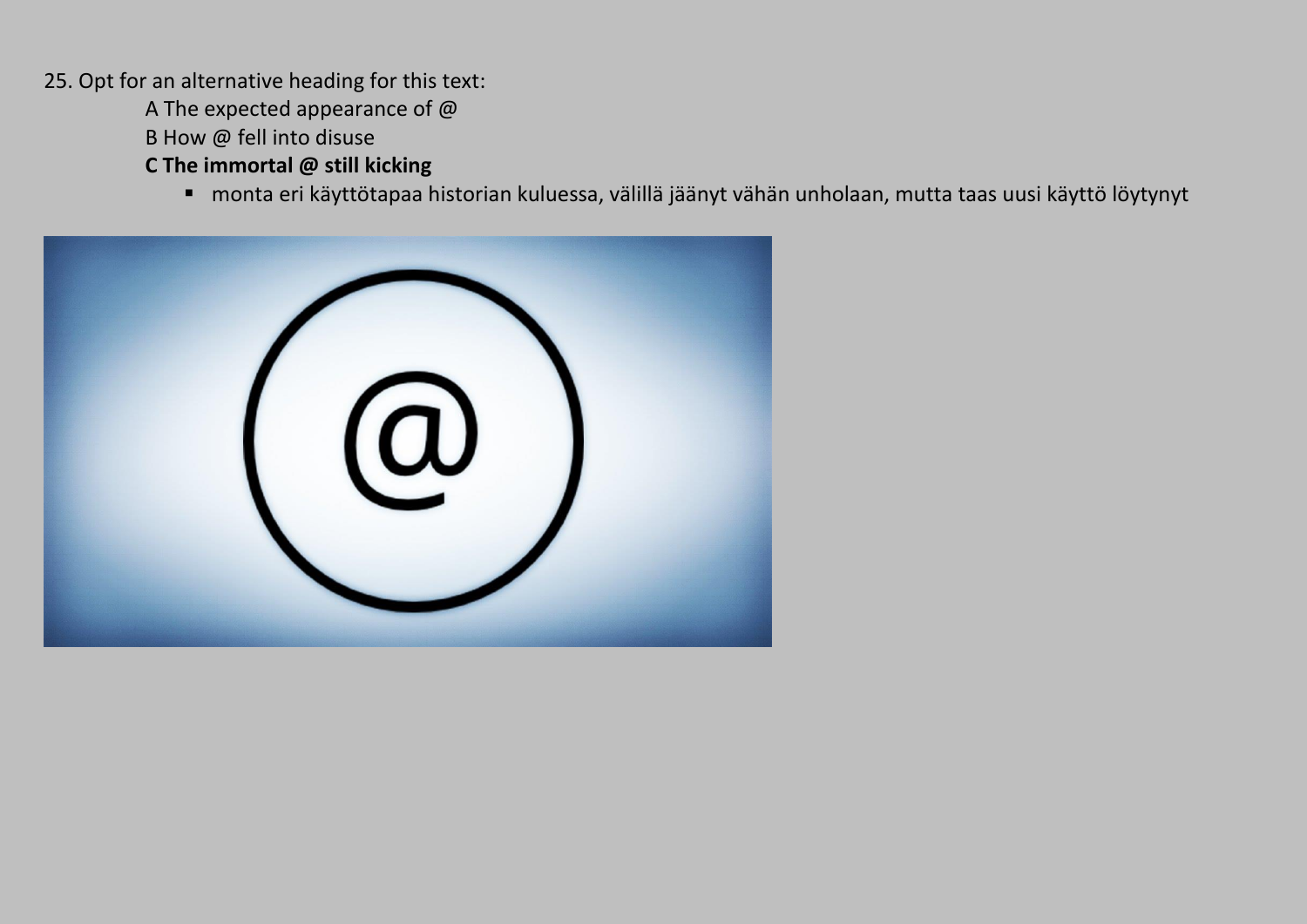## **1.2 Uncivil War Breaks Out Over Fluke as Habitat Shifts North**

The summer flounder (kampela)– one of the most sought-after catches on the U.S. East Coast – is stirring up a climate change battle as it glides through the sand and grasses at the bottom of a warming NorthAtlantic. Also known as "fluke," the flat, toothy fish is remarkable for its ability to change color to adapt to its surroundings, rendering it almost invisible to predators and prey. Some scientists say in recent years the species has begun adapting in another way. As the Atlantic Ocean has warmed, they say, the fish have headed north. The center of the summer flounder population, recorded as far south as Virginia around 1970, is now off the New Jersey coast. Its migration has set the stage for a battle between northern and southern East Coast states on how to share the business of harvesting this tasty, lean fish – valued at \$30 million per year commercially and untold millions more for the recreational fishing industry.

**a)** Miten kesäkampela on mukautunut ilmastonmuutokseen, ja mistä on syntynyt kiista? **On muuttanut pohjoisemmaksi (vesien lämmettyä)**. (1 p.) **Kalastusoikeuksista**. (1 p.)

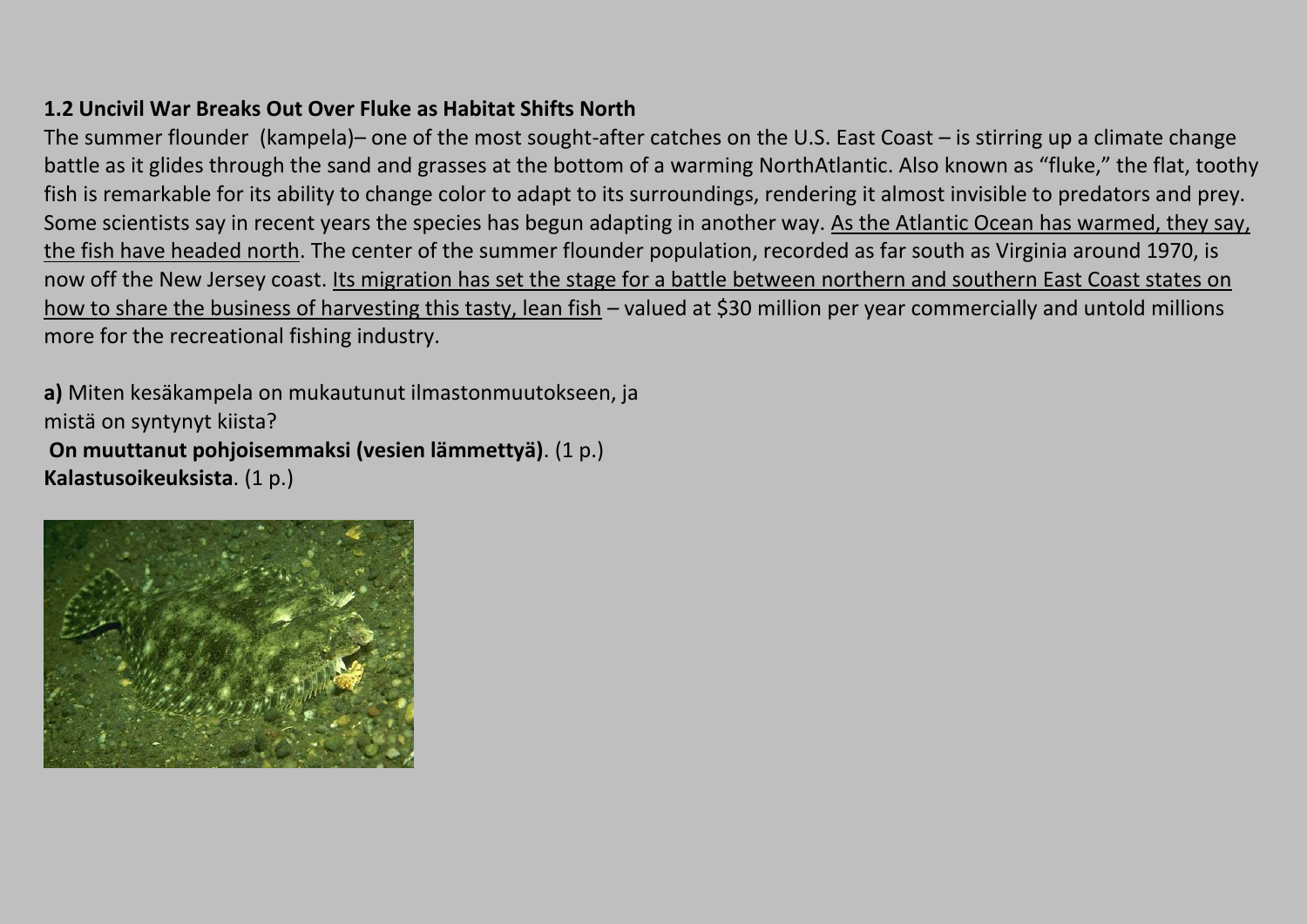## **Why "Big Data" Is a Big Deal**

Data now stream from daily life: from phones and credit cards and televisions and computers; from the infrastructure of cities; from sensor-equipped buildings, trains, buses, planes, bridges, and factories. The data flow so fast that over the past two years the total accumulation dwarfs (tekee kääpiömäisen pieneksi) the prior record of human civilization. But it is not the *quantity* of data that is revolutionary. The revolution lies in improved data methodology, not in the exponential growth of storage or even computational capacity. New ways of *linking* datasets have played a large role in generating new insights. And creative approaches to *visualizing* data frequently prove integral to the process of creating knowledge.

**b)** Mikä on mullistavaa erittäin suurien tietomassojen käsittelyssä?

(2 asiaa)

**Aineistoja yhdistellään uusilla tavoilla.** (1 p.)

# **Tuloksia havainnollistetaan/visualisoidaan uusilla tavoilla.** (1 p.)

Älä erehdy tässä kertomaan lisääntyneestä datan määrästä (vaikka sitä monisanaisesti kuvataan), kun nimenomaan sanotaan, että se ei ole se mullistavin juttu. Ja kysytään datan KÄSITTELYSTÄ.

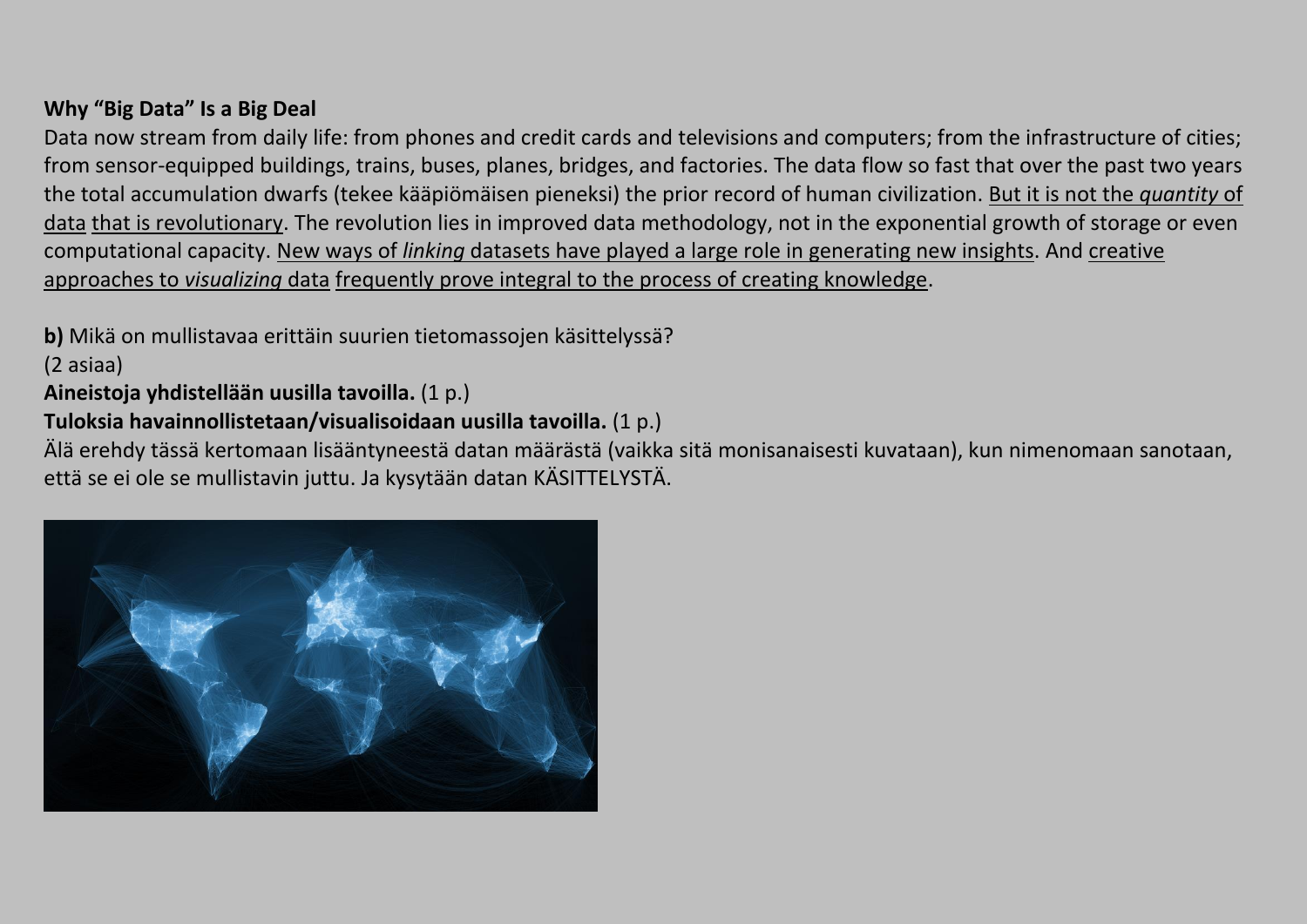#### **World War One: The original code talkers**

When US military codes kept being broken by the Germans in WW1, a Native American tribe came to the rescue. They just spoke their own language – which baffled the enemy – and paved the way for other Native American "code talkers" in WW2. "Using the Choctaw language had huge advantages," says Dr William Meadows of Missouri State University, the only academic to have studied and written extensively on the Choctaw code talkers. "It was a largely unknown language. Only a few American Indian tribes had more than 20,000 people, so their languages weren't widely spoken." The Choctaw speakers were instrumental in helping US troops win several key battles, says Meadows. It was also the quickest way of coding and decoding information, faster than any machine. That's why Choctaw was used.

**c)** Miksi choctaw sopi hyvin koodikieleksi ensimmäisessä maailmansodassa? (2 asiaa) **Juuri kukaan ei ymmärtänyt sitä.** (1 p.) **Menetelmä oli nopeampi kuin perinteinen salakirjoitus.** (1 p.)

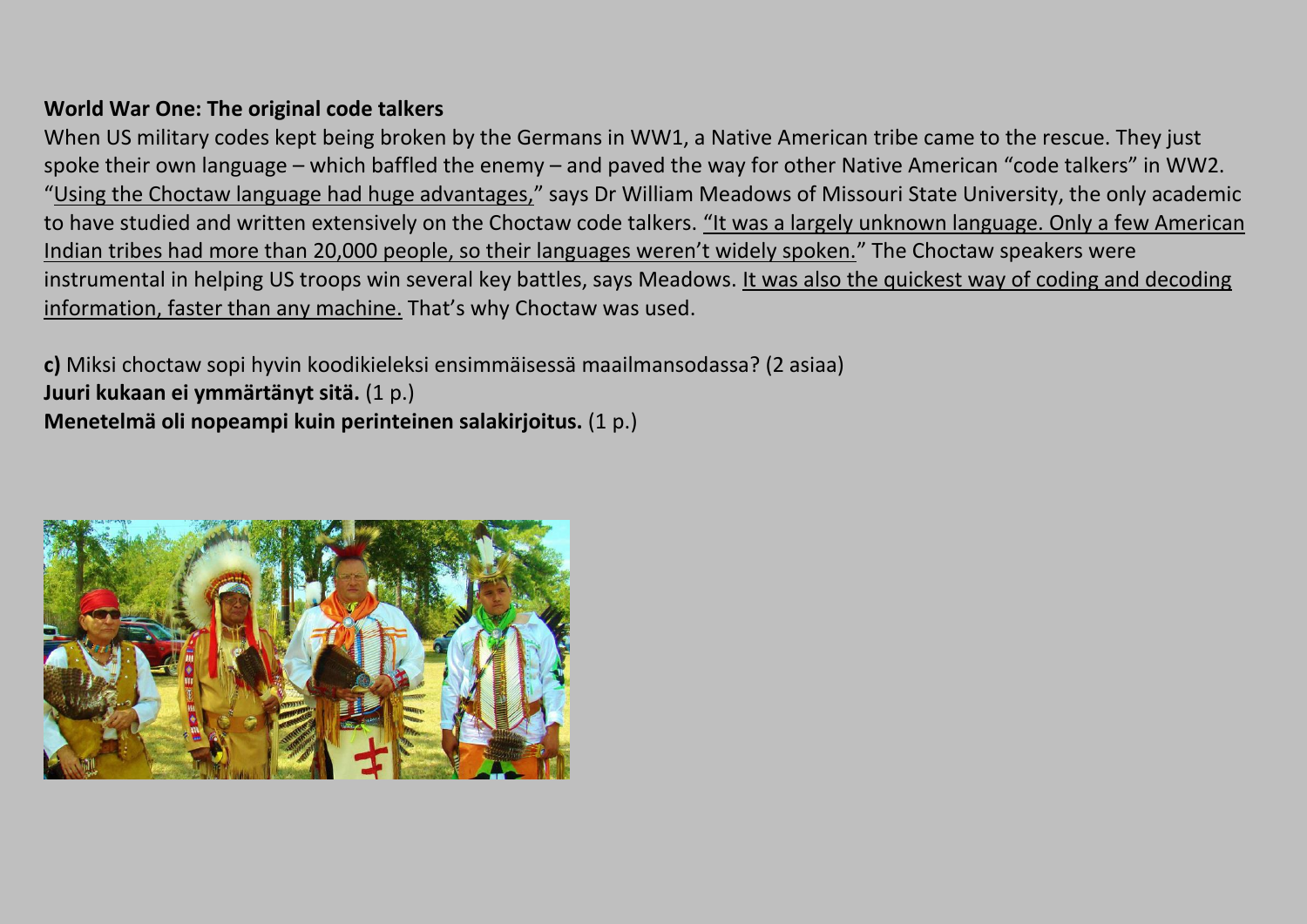#### **Coming soon... a new landing place!**

Throughout Pitcairn's entire modern history only one small cove, Bounty Bay, has served as the access point for vessels coming and going. The fact that access to the outside world is accomplished only via boat through the little harbour has been a source of concern for many, many decades. The importance of a safe landing place is magnified with the contemplation of an emergency and its potential for a catastrophic outcome if access to or from Pitcairn is denied.Of less urgent – but no less important – significance, is the ability to land cargo from Pitcairn's quarterly supply ship, which brings food, medicine and fuel supplies every three months. Adding to the island's growing access needs is its fledgling tourism industry and the ability to land visitors safely. For an island that once relied on the sale of postage stamps for revenue that has since decreased dramatically due to the worldwide technological advances in communications, tourism is now pivotal to Pitcairn's future, and safe, reliable access is key to its success.

**d)** Mistä Pitcairn sai tulonsa aikaisemmin ja mistä nykyään?

**Postimerkeistä.** (1 p.) **Turismista.** (1 p.)